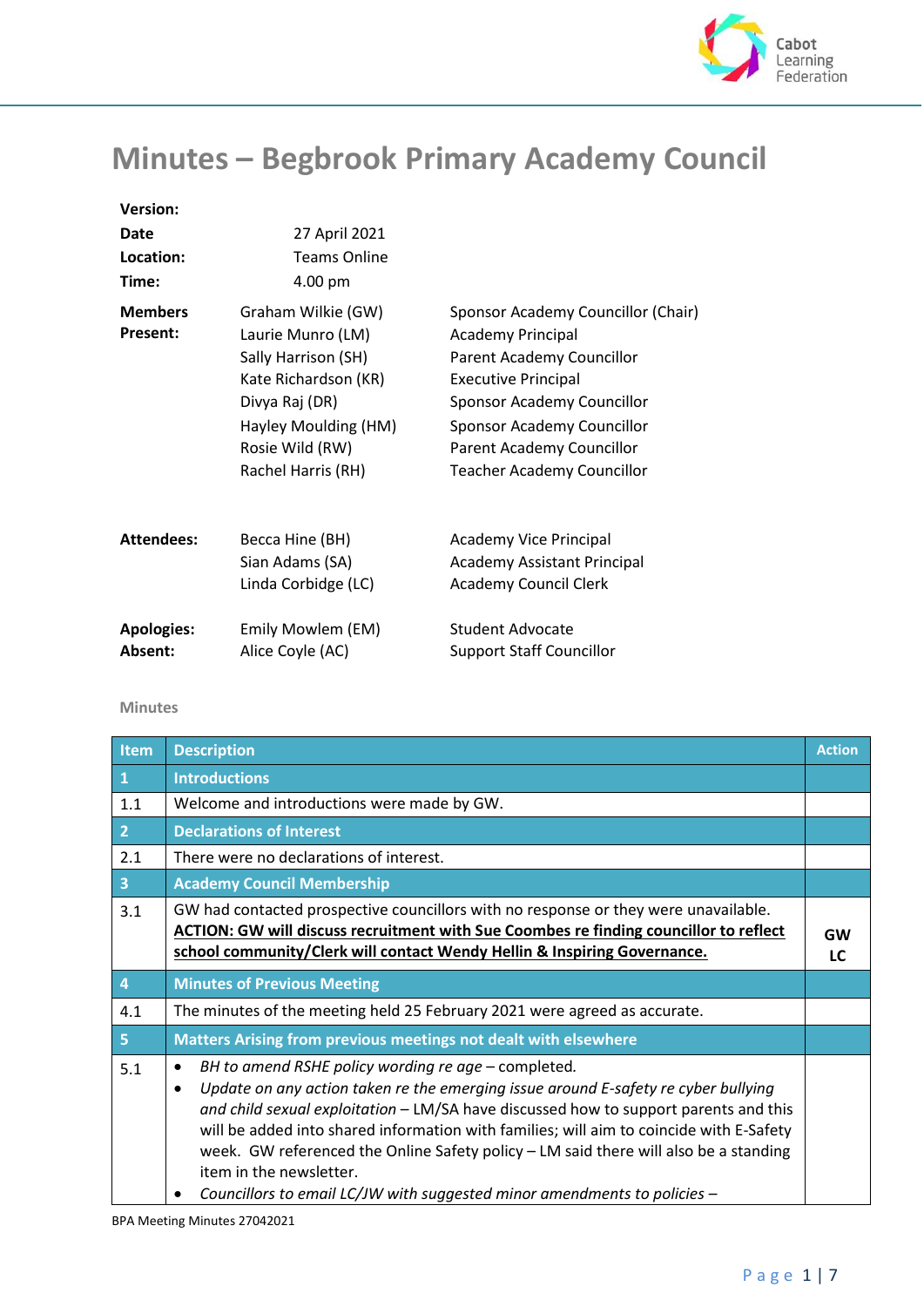

| <b>Item</b>    | <b>Description</b>                                                                                                                                                                                                                                                                                                                                                                                                                                                                                                                                                                                                                                                                                                                                                                                                                                                                                                                                                                                                                                                                                                                                                                                                                                                                                                                                                      | <b>Action</b> |
|----------------|-------------------------------------------------------------------------------------------------------------------------------------------------------------------------------------------------------------------------------------------------------------------------------------------------------------------------------------------------------------------------------------------------------------------------------------------------------------------------------------------------------------------------------------------------------------------------------------------------------------------------------------------------------------------------------------------------------------------------------------------------------------------------------------------------------------------------------------------------------------------------------------------------------------------------------------------------------------------------------------------------------------------------------------------------------------------------------------------------------------------------------------------------------------------------------------------------------------------------------------------------------------------------------------------------------------------------------------------------------------------------|---------------|
|                | completed.<br>Query re accuracy of glossary at end of Academy Council Report to be passed onto<br>$\bullet$<br>central team <b>ACTION: LC will send updated version to Principal.</b>                                                                                                                                                                                                                                                                                                                                                                                                                                                                                                                                                                                                                                                                                                                                                                                                                                                                                                                                                                                                                                                                                                                                                                                   | LC            |
| 6              | <b>Pupil Voice / Student Advocate</b>                                                                                                                                                                                                                                                                                                                                                                                                                                                                                                                                                                                                                                                                                                                                                                                                                                                                                                                                                                                                                                                                                                                                                                                                                                                                                                                                   |               |
| 6.1            | EM had asked for questions from councillors to put forward to pupils.<br>Suggestions from councillors were 'How do children feel about the playground changes?<br>What would we like to keep when restrictions end? LM said discussions were taking place<br>on what changes should be kept when restrictions end; some may be kept.<br><b>ACTION: EM to seek pupil voice.</b>                                                                                                                                                                                                                                                                                                                                                                                                                                                                                                                                                                                                                                                                                                                                                                                                                                                                                                                                                                                          | EM            |
| 7 <sup>1</sup> | <b>Early Years</b>                                                                                                                                                                                                                                                                                                                                                                                                                                                                                                                                                                                                                                                                                                                                                                                                                                                                                                                                                                                                                                                                                                                                                                                                                                                                                                                                                      |               |
| 7.1            | LM explained that there had been significant disruption in Reception this year which had<br>resulted in a turbulent time - although since Easter it had been more settled. Claire, the<br>Early Years Lead would present on Early Years at the next meeting. ACTION: Early Years<br>presentation on next agenda.<br>Councillors asked how well the situation in Early Years had been communicated to<br>parents. LM said the academy had shared as much and as quickly as possible; letters had<br>been sent for every instance. LM assured councillors that teaching had always been<br>consistent and policies and procedures followed.<br>Councillors recommended further communication to parents that it has been an<br>unprecedented time resulting in less opportunities for contact. LM said that he would<br>inviting groups of Reception parents into school as soon as it was allowed to<br>acknowledge that they haven't had the usual opportunities for visits to school. It was<br>noted parents had been able to email teachers directly. LM said that GW/KR had been<br>aware of all the changes in Reception.<br>Councillors commented on the need to think about how new parents would be<br>welcomed/introduced to the school as the assumption cannot be made that things will<br>run as previously. LM said events were more likely to be outside. | LM            |
|                | <b>Academy Council Report</b>                                                                                                                                                                                                                                                                                                                                                                                                                                                                                                                                                                                                                                                                                                                                                                                                                                                                                                                                                                                                                                                                                                                                                                                                                                                                                                                                           |               |
| 8              | <b>Quality of Education</b>                                                                                                                                                                                                                                                                                                                                                                                                                                                                                                                                                                                                                                                                                                                                                                                                                                                                                                                                                                                                                                                                                                                                                                                                                                                                                                                                             |               |
| 8.1            | LM briefed on highlights from the Academy Report.<br>The academy was focussing on mental wellbeing and social interaction since full return.<br>Teachers were also focussing on assessing what stage the children were at, prioritising<br>fluency and some skills that, if not practised, children regularly lose e.g. handwriting/<br>times tables in Year 5.                                                                                                                                                                                                                                                                                                                                                                                                                                                                                                                                                                                                                                                                                                                                                                                                                                                                                                                                                                                                         |               |
| $\overline{9}$ | <b>Achievements and Standards</b>                                                                                                                                                                                                                                                                                                                                                                                                                                                                                                                                                                                                                                                                                                                                                                                                                                                                                                                                                                                                                                                                                                                                                                                                                                                                                                                                       |               |
| 9.1            | Outcomes<br>Councillors asked how children were being assessed since full return. LM explained that<br>it was through a combination of testing and other ways.<br>Councillors asked if any particular needs were identified around mental health and<br>wellbeing and what actions were being taken to support. LM responded that this time<br>more children had found the return difficult; some had separation anxiety and some who<br>had already been attending had found the return of more children difficult. A range of<br>support was in place depending on the individual; including agreeing different drop<br>offs/after school de-briefs with families.<br>Councillors asked if there was an obvious difference between children who had been at<br>home compared to those who had been in school. LM said they had not assessed                                                                                                                                                                                                                                                                                                                                                                                                                                                                                                                           |               |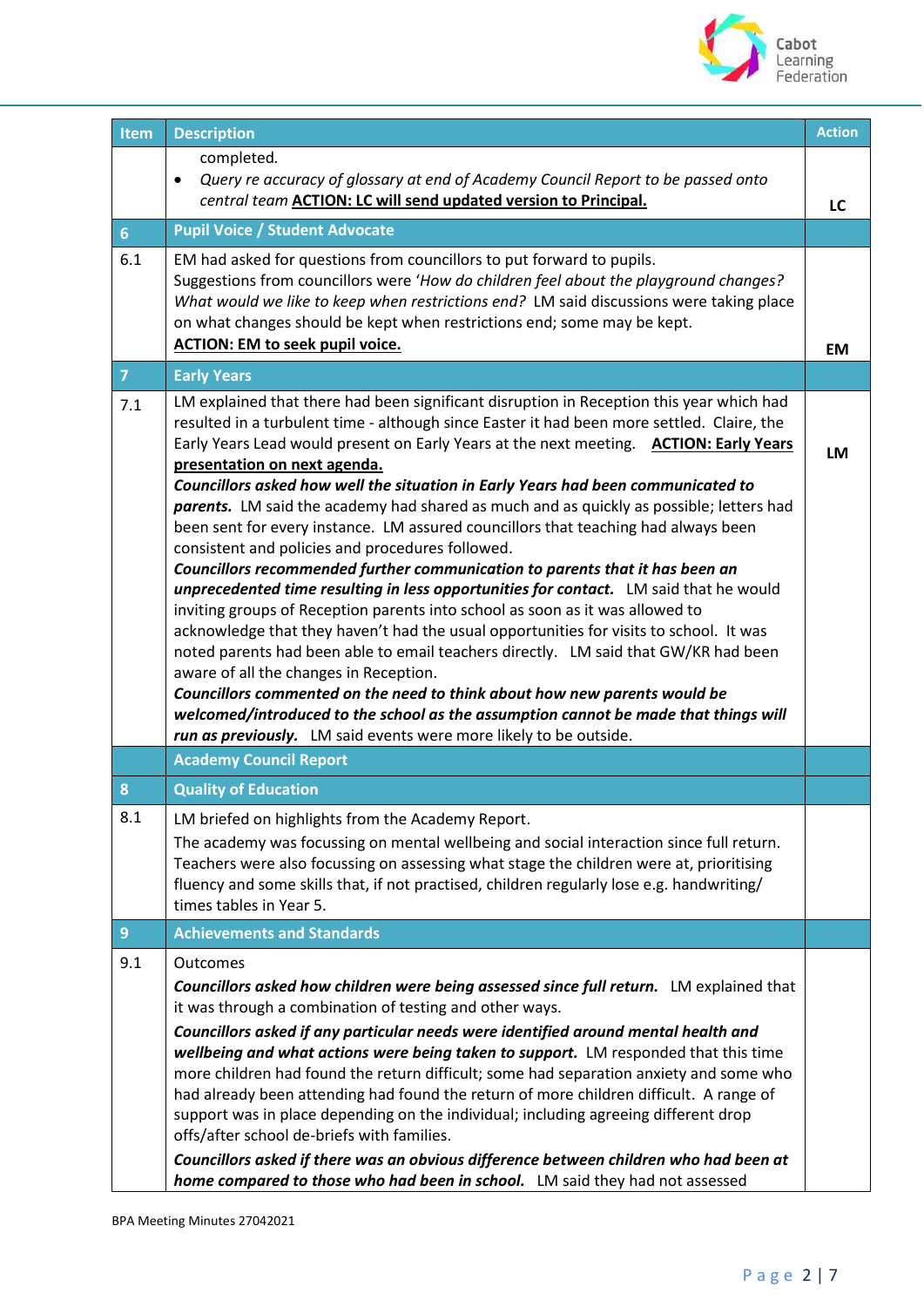

| <b>Item</b> | <b>Description</b>                                                                                                                                                                                                                                                                                                                                                                                                                                                                                                                                                                                                                                                                                                                                                                                                                                                                                                                                                              | <b>Action</b> |
|-------------|---------------------------------------------------------------------------------------------------------------------------------------------------------------------------------------------------------------------------------------------------------------------------------------------------------------------------------------------------------------------------------------------------------------------------------------------------------------------------------------------------------------------------------------------------------------------------------------------------------------------------------------------------------------------------------------------------------------------------------------------------------------------------------------------------------------------------------------------------------------------------------------------------------------------------------------------------------------------------------|---------------|
|             | children in that way yet; teachers had been very cautious as to where children are in<br>order to increase support focus. Councillors noted that most children in school had<br>been from the vulnerable category.                                                                                                                                                                                                                                                                                                                                                                                                                                                                                                                                                                                                                                                                                                                                                              |               |
|             | LM said that writing was a particular area of concern as there had been less engagement<br>with writing during remote learning. Also, Maths taught remotely needed to be re-<br>taught as Maths was about immersing children using manipulatives etc; the amount<br>covered will be reduced between now and the end of the school year, focussing on some                                                                                                                                                                                                                                                                                                                                                                                                                                                                                                                                                                                                                       |               |
|             | areas.                                                                                                                                                                                                                                                                                                                                                                                                                                                                                                                                                                                                                                                                                                                                                                                                                                                                                                                                                                          |               |
|             | Councillors asked how the school would stop children who already understood the<br>Maths from getting bored. LM said the long term would give the opportunity for<br>greater depth at every step - INSET day would cover 'what working towards a deeper<br>understanding of what mastery mathematics looks like'.                                                                                                                                                                                                                                                                                                                                                                                                                                                                                                                                                                                                                                                               |               |
|             | Councillors asked if Maths was where we have the biggest deficit. LM responded that<br>it was different in year groups. Councillors asked if there was something to learn from<br>year groups where Maths was going well. LM explained there were age specific<br>pedagogies in different year groups.                                                                                                                                                                                                                                                                                                                                                                                                                                                                                                                                                                                                                                                                          |               |
|             | LM highlighted information on trails; the curriculum focus/Pupil Premium Grant and<br>whether it meets need and SEND children. Core team meetings provide externality<br>through different year leads leading the meeting. All teaching teams know what trails are<br>in each year group and are currently planning to address needs through curriculum<br>delivery to ensure any extra impact for children is diminished as quickly as possible.                                                                                                                                                                                                                                                                                                                                                                                                                                                                                                                               |               |
|             | Councillors asked if the year data which showed different of proportions of children 'at<br>least on track' was due to different year groups or how children had been assessed.<br>LM responded that it was how that assessment has been interpreted/predicted.                                                                                                                                                                                                                                                                                                                                                                                                                                                                                                                                                                                                                                                                                                                 |               |
|             | Councillors commented that different year group strategies made it difficult for<br>councillors to seek assurance from the data. LM said data was based on what children<br>need next which was looked at in Core Team meetings to ensure we adapt what we do to<br>support the children. BH explained that 'Yet to Be' means 'likely to be'.                                                                                                                                                                                                                                                                                                                                                                                                                                                                                                                                                                                                                                   |               |
|             | Councillors commented on the deficit around language and communication reported in<br>the news for Early Years children, asking if it was noticeable/needs addressing in our<br><b>Early Years cohort.</b> SA said the team had looked at Early Years data for language and<br>communication, moderation and early learning goals; any deficit was probably around<br>literacy. LM commented that there wasn't a significant difference at the moment.<br>Councillors asked if the NELI (Nuffield Early Language Intervention programme)<br>programme would help. LM said they had got the programme however there was an<br>issue of having adults to delivery it; what the school does well is supporting children to<br>talk - talking is a high agenda item in our provision.                                                                                                                                                                                               |               |
| 9.2         | <b>Attendance</b>                                                                                                                                                                                                                                                                                                                                                                                                                                                                                                                                                                                                                                                                                                                                                                                                                                                                                                                                                               |               |
|             | LM explained that children who are abroad are now coded as 'Y' $-11$ children were in<br>Pakistan now (not 13). Councillors asked if the pupils where engaging in learning<br>whilst away; how this was provided; if there was a plan for re-integration when they<br>returned; at what point a child is regarded as having left the school; when non-<br>engagement becomes a safeguarding issue and the message to families regarding non-<br>attendance/engagement. Councillors noted that some of the pupils were trying to<br>engage with Teams whilst away/some were not. To support re-integration into school,<br>the school would increase contact/engagement with families during their isolation<br>period. Ordinarily the children would have been taken off role but rules around this had<br>changed because there was no travel due to Covid. Non-engagement/attendance<br>becomes an education welfare issue which can include penalties through the Attendance |               |

BPA Meeting Minutes 27042021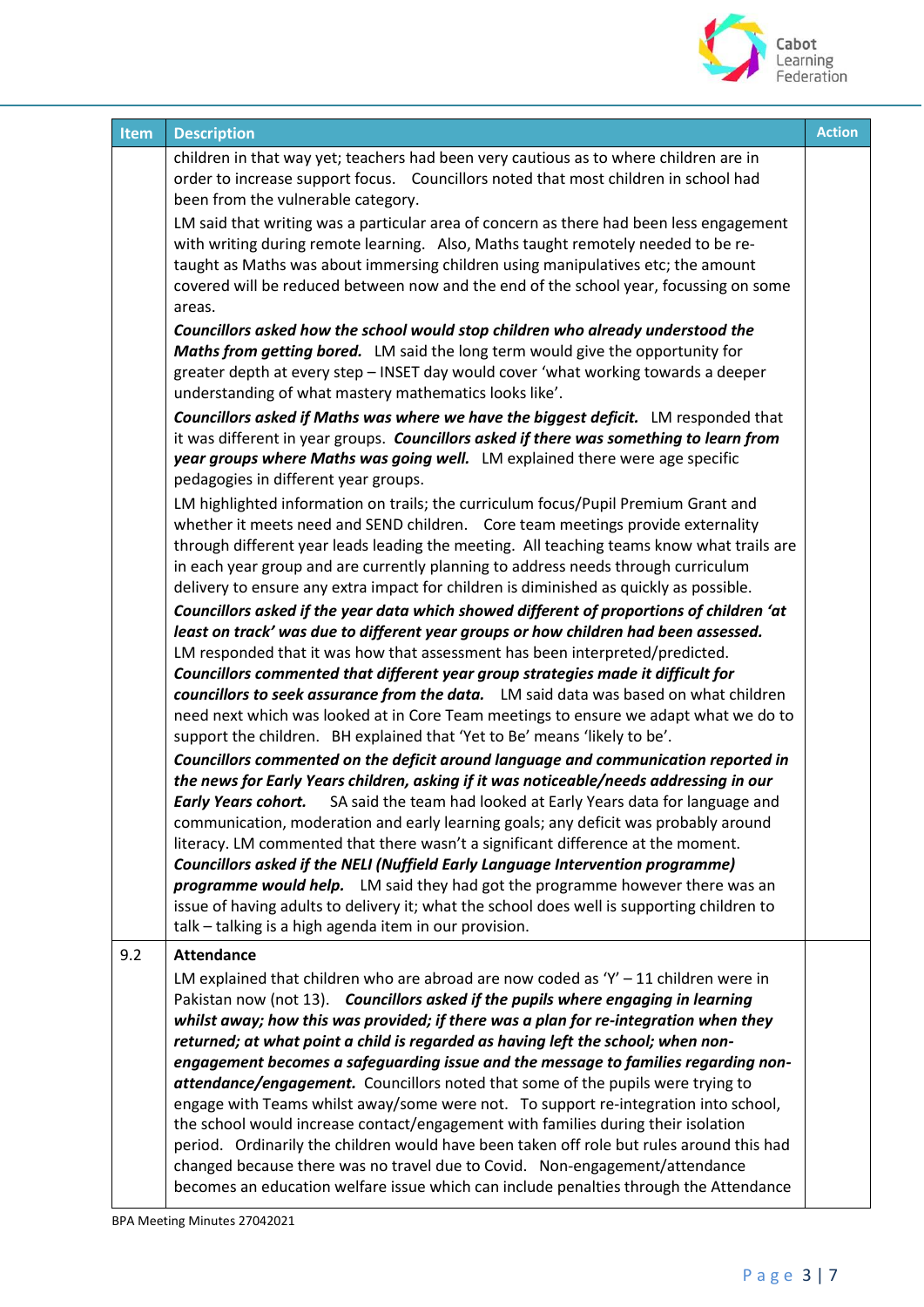

| Item      | <b>Description</b>                                                                                                                                                                                                                                                                                                                                                                                                                                                                                                                                                                                                                                                                                                                                                                                                                         | <b>Action</b> |
|-----------|--------------------------------------------------------------------------------------------------------------------------------------------------------------------------------------------------------------------------------------------------------------------------------------------------------------------------------------------------------------------------------------------------------------------------------------------------------------------------------------------------------------------------------------------------------------------------------------------------------------------------------------------------------------------------------------------------------------------------------------------------------------------------------------------------------------------------------------------|---------------|
|           | Policy for children not engaging in school. LM explained that Shada, who works with the<br>school within the Pakistani community, had been fantastic helping families to understand<br>the importance of education/not taking children out; sadly this engagement had been<br>lost with the pandemic. Councillors recognised the school was proactive in their<br>approach and that in this situation families had mis-read when lockdown would end.<br>Councillors recommended reinforcing the Attendance Policy ahead of the Summer<br>holidays. ACTION: communication of attendance message to parent.<br><b>Councillors questioned attendance data compared to last year.</b> Councillors noted<br>attendance was at 96.1% which was similar to last year. Attendance was being tracked<br>closely.                                    | BН            |
| 9.3       | <b>Behaviour</b>                                                                                                                                                                                                                                                                                                                                                                                                                                                                                                                                                                                                                                                                                                                                                                                                                           |               |
|           | LM reported on the no exclusion target and mindset this year, advising that an incident<br>which would normally have resulted in an exclusion had been dealt with through internal<br>exclusion, restorative justice and working with the family.  Councillors commented that<br>it would be interesting to see if the more restorative approach works better. LM said<br>that, in the past, due to the children who had been at the academy with complex needs,<br>it had been about putting the right provision in place to give space to support.                                                                                                                                                                                                                                                                                       |               |
| 9.4       | Pupil Premium Report/Catch Up premium                                                                                                                                                                                                                                                                                                                                                                                                                                                                                                                                                                                                                                                                                                                                                                                                      |               |
|           | BH updated councillors that on INSET in Term 3 they had worked with the whole staff<br>admin around PP to help them get on board with the vision; talked about 'The Man on<br>the Moon' and PP disadvantage and impact over time. Also shown was the video 'two<br>steps forward' about equity. Following INSET all staff had bought into the vision; it was<br>now an agenda item at the weekly admin meeting. HM commented that the video was<br>amazing; councillors recommended sharing the video and images regarding equity with<br>parents.                                                                                                                                                                                                                                                                                         |               |
| 9.5       | <b>Looked After Children Report</b>                                                                                                                                                                                                                                                                                                                                                                                                                                                                                                                                                                                                                                                                                                                                                                                                        |               |
|           | LM had uploaded the report to Teams; LM invited councillor questions/comments by<br>email or to be brought to the next meeting.                                                                                                                                                                                                                                                                                                                                                                                                                                                                                                                                                                                                                                                                                                            |               |
| 10        | <b>SEND</b>                                                                                                                                                                                                                                                                                                                                                                                                                                                                                                                                                                                                                                                                                                                                                                                                                                |               |
| 10.1      | Following a request by councillors at the previous meeting, LM presented data and<br>briefed councillors on additional adults/TA supporting roles in school. 84% are used to<br>support children 1:1 or in very small groups; this shows that no general additional<br>support is available in classrooms.<br>SH (SEND Link) asked if the number of additional adults or general additional support<br>had reduced. LM said that it had reduced as a number of children with EHCPs had<br>moved to other settings with their support.<br>Councillors asked if, when teachers are trained, they are trained with the expectation of<br>not having an additional adult in the classroom. LM said they were as support<br>depends on budget. At the academy teachers at the top of scale would not be expected<br>to need additional support. |               |
| <b>11</b> | <b>Staffing and Wellbeing</b>                                                                                                                                                                                                                                                                                                                                                                                                                                                                                                                                                                                                                                                                                                                                                                                                              |               |
| 11.1      | <b>Staff Wellbeing</b><br>LM reported that he felt now more than ever that things felt as if they were moving back<br>to a school routine.                                                                                                                                                                                                                                                                                                                                                                                                                                                                                                                                                                                                                                                                                                 |               |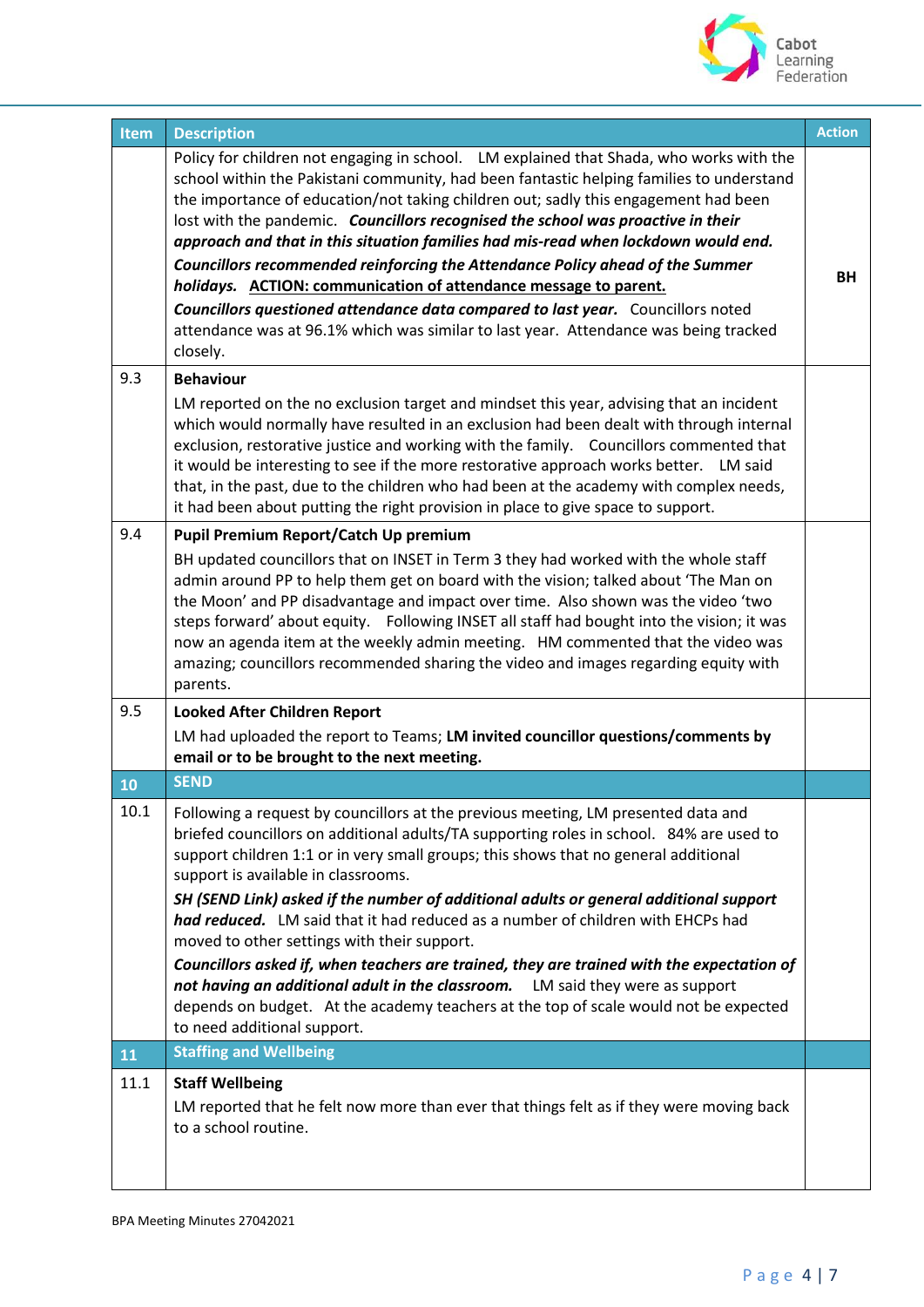

| <b>Item</b> | <b>Description</b>                                                                                                                                                                                                                                                                                                                                                                                                                                                                                                                                                                                                                                                                                                                                                                                                                                                                                                                                                                                                                                                                                                                                                                                                                                                                                                                                                                                                                                                                                                                                                                                                                                                                                                                                                                                                                                                                                                                                                                                                                                                                                                                                                                                                                                                                                                     | <b>Action</b> |
|-------------|------------------------------------------------------------------------------------------------------------------------------------------------------------------------------------------------------------------------------------------------------------------------------------------------------------------------------------------------------------------------------------------------------------------------------------------------------------------------------------------------------------------------------------------------------------------------------------------------------------------------------------------------------------------------------------------------------------------------------------------------------------------------------------------------------------------------------------------------------------------------------------------------------------------------------------------------------------------------------------------------------------------------------------------------------------------------------------------------------------------------------------------------------------------------------------------------------------------------------------------------------------------------------------------------------------------------------------------------------------------------------------------------------------------------------------------------------------------------------------------------------------------------------------------------------------------------------------------------------------------------------------------------------------------------------------------------------------------------------------------------------------------------------------------------------------------------------------------------------------------------------------------------------------------------------------------------------------------------------------------------------------------------------------------------------------------------------------------------------------------------------------------------------------------------------------------------------------------------------------------------------------------------------------------------------------------------|---------------|
| 11.2        | <b>Staffing</b><br>GW asked for an update on issues around shortage of SMSA staffing? LM said it had<br>been difficult; they had coped with SLT sometimes doing a duty. LM updated that staff<br>who were absent due to shielding have been able to return.                                                                                                                                                                                                                                                                                                                                                                                                                                                                                                                                                                                                                                                                                                                                                                                                                                                                                                                                                                                                                                                                                                                                                                                                                                                                                                                                                                                                                                                                                                                                                                                                                                                                                                                                                                                                                                                                                                                                                                                                                                                            |               |
| 12          | <b>Safeguarding</b>                                                                                                                                                                                                                                                                                                                                                                                                                                                                                                                                                                                                                                                                                                                                                                                                                                                                                                                                                                                                                                                                                                                                                                                                                                                                                                                                                                                                                                                                                                                                                                                                                                                                                                                                                                                                                                                                                                                                                                                                                                                                                                                                                                                                                                                                                                    |               |
| 12.1        | Councillors noted that the Safeguarding Report would be circulated as soon as Luke<br>returns from Paternity Leave.<br>GW (Safeguarding Link) reported that he had gone through the safeguarding audit with<br>Luke in March which had shown good compliance overall; a few areas had been<br>identified to work on. One is routes for children to raise concerns (which had been an<br>emerging issue during lockdown); LM said that some schools use Wispa - which allows<br>for anonymous reporting of concerns; this will be looked at going forward.<br>LM said some DBS's had been out of date; cases were now almost all closed down with<br>only one awaited due to house move documentation - LM assured councillors there was<br>now a much more secure system in place. GW will also have as standing item with Ops<br>Manager on SG link visits in future.                                                                                                                                                                                                                                                                                                                                                                                                                                                                                                                                                                                                                                                                                                                                                                                                                                                                                                                                                                                                                                                                                                                                                                                                                                                                                                                                                                                                                                                 |               |
| 13          | Finance, Health & Safety & Estates                                                                                                                                                                                                                                                                                                                                                                                                                                                                                                                                                                                                                                                                                                                                                                                                                                                                                                                                                                                                                                                                                                                                                                                                                                                                                                                                                                                                                                                                                                                                                                                                                                                                                                                                                                                                                                                                                                                                                                                                                                                                                                                                                                                                                                                                                     |               |
| 13.1        | <b>Finance</b><br>LM reported that the academy won't be able to make the surplus target this year due to<br>loss of income from out of school activities and a significant reduction in numbers at after<br>school clubs/less use due to lockdown. The academy was looking at breakeven as a<br>result. Families were being sent a form to get a sense of who needs the service - if the<br>school building is used differently we should be able to meet the need of everyone who<br>wants a place.<br>Councillors questioned the provision of after school support for PP and disadvantaged<br>children. Councillors noted the extra-curricular clubs which give priority/are free to<br>attend for PP and disadvantaged children would begin to open again as restrictions ease.<br>BH added that clubs were sometimes created for specific children to provide wraparound<br>care.<br><b>Councillors asked about provision for the Summer.</b> KR explained the government<br>funding for Year 6 summer provision - support for 'Summer of Fun' was likely to be ring-<br>fenced to Year 6 children.<br>Another update will follow after a Trust meeting tomorrow.<br>Councillors asked if food vouchers would be provided during the holidays. KR explained<br>that there would be a nutritional aspect to the funding; there were key areas where<br>Bristol wants to spend the money. BH said they hadn't been able to run the holiday club<br>so far this year but were keen to start back up and have had conversations with Atlas to<br>look at being able to provide something for May half term. The issue for Summer is that<br>the school building may not be able to be used due to update to lighting which will cause<br>massive disruption to the school building. Atlas have said they will work with the school<br>to get something available for families in need over the Summer - possibility of access to<br>grounds/toilets and water/marquees on the field.<br>LM reported that they had been able to set the budget and meet the surplus of £35,000<br>for next year, which was less complex than last year.<br>Councillors commented on the difficult decisions last year around staffing, asking if it<br>was better this year. LM said the staffing budget was generally looking easier. |               |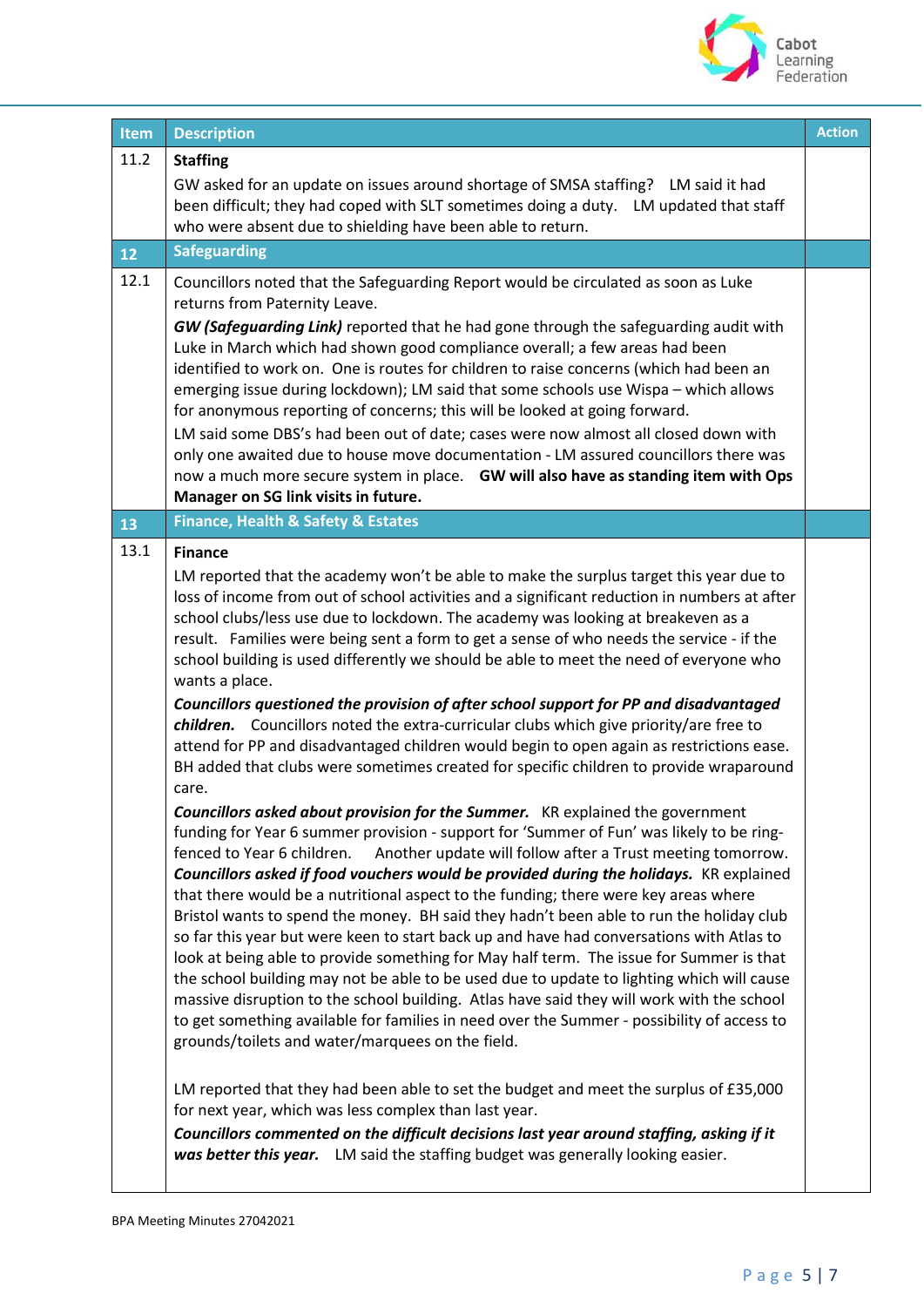

| Item | <b>Description</b>                                                                                                                                                                                                                                                                                                                                                                                                                                                                                                                                                                                                                                                                                                                                                                                                                                                                                                                                                                               | <b>Action</b>             |
|------|--------------------------------------------------------------------------------------------------------------------------------------------------------------------------------------------------------------------------------------------------------------------------------------------------------------------------------------------------------------------------------------------------------------------------------------------------------------------------------------------------------------------------------------------------------------------------------------------------------------------------------------------------------------------------------------------------------------------------------------------------------------------------------------------------------------------------------------------------------------------------------------------------------------------------------------------------------------------------------------------------|---------------------------|
| 13.2 | <b>Health &amp; Safety</b><br>LM updated that they were now able to do fire drills in a Covid-safe way. A paperless<br>system was being used for first aid reporting which was much more secure.  More<br>regular site walks were taking place as a result of the new Ops Manager. Toilet<br>refurbishments would be taking place on one or two of the three areas due for<br>refurbishment in the Summer (depending on cost) - upgrading toilets was an ongoing<br>process over the next few years. The lighting upgrade was the result of a successful bid<br>which should provide a higher quality LED lighting system in September.                                                                                                                                                                                                                                                                                                                                                          |                           |
| 13.3 | <b>Risk Register</b><br>Councillors requested an updated risk register. ACTION: updated risk register to next<br>meeting                                                                                                                                                                                                                                                                                                                                                                                                                                                                                                                                                                                                                                                                                                                                                                                                                                                                         | <b>LM</b>                 |
| 14   | <b>Policies</b>                                                                                                                                                                                                                                                                                                                                                                                                                                                                                                                                                                                                                                                                                                                                                                                                                                                                                                                                                                                  |                           |
| 14.1 | The CLF Charging & Remissions, First Aid, Online Safety and Toileting & Intimate Care<br>Policies were noted after discussion and comments by councillors:<br>Charging & Remissions Policy<br>Councillors asked why music tuition was not included in the Charging & Remissions<br>policy. LM explained that music tuition was contracted externally, therefore was not<br>included in the policy.<br>Councillors asked if the school could access funding to help children on free school<br>meals have music tuition - LM said occasionally children were given the opportunity<br>where it would support them to be successful; this was provided through PP funding.<br>SH queried wording of central policies:<br>Toileting & Intimate Care - 'where not part of planned provision' should be added and<br>reference to age deleted in the policy.<br>First Aid - SH queried training around prevention of choking and first aid. ACTION: SH<br>would liaise with KR regarding the policies | SH/KR                     |
| 15   | <b>Governance</b>                                                                                                                                                                                                                                                                                                                                                                                                                                                                                                                                                                                                                                                                                                                                                                                                                                                                                                                                                                                |                           |
| 15.1 | <b>Link Councillor Visits</b><br>GW/SA had met to discuss re-starting the link visit process and presented a draft plan for<br>21/22, which also included links for Early Years and EDI.<br>Term 1 - proposal for one immersion day (open to ideas) in Term 1 to look ahead/links to<br>meet school leads, then Term 5 another to look ahead to targets for the following<br>year/meet school lead plus monitoring meetings for Pupil Premium and safeguarding<br>needed to happen regularly. This term academy council to meet to finalise the plan and<br>link roles starting from Term 1.<br><b>ACTION: GW will share draft with councillors ahead</b><br>of finalising plan for next year.<br>GW requested that link councillors arrange to meet<br>school leads (virtually) to report to the next meeting in July. ACTION: Link Councillors to<br>meet with their school leads before the next meeting in July.                                                                             | <b>GW</b><br><b>Links</b> |
| 14.2 | Training - there were no updates.                                                                                                                                                                                                                                                                                                                                                                                                                                                                                                                                                                                                                                                                                                                                                                                                                                                                                                                                                                |                           |
| 15   | <b>Matters for the attention of the Board/COAC</b>                                                                                                                                                                                                                                                                                                                                                                                                                                                                                                                                                                                                                                                                                                                                                                                                                                                                                                                                               |                           |
| 15.1 | None to report.<br><b>Equality Diversity and Inclusion</b>                                                                                                                                                                                                                                                                                                                                                                                                                                                                                                                                                                                                                                                                                                                                                                                                                                                                                                                                       |                           |
|      |                                                                                                                                                                                                                                                                                                                                                                                                                                                                                                                                                                                                                                                                                                                                                                                                                                                                                                                                                                                                  |                           |